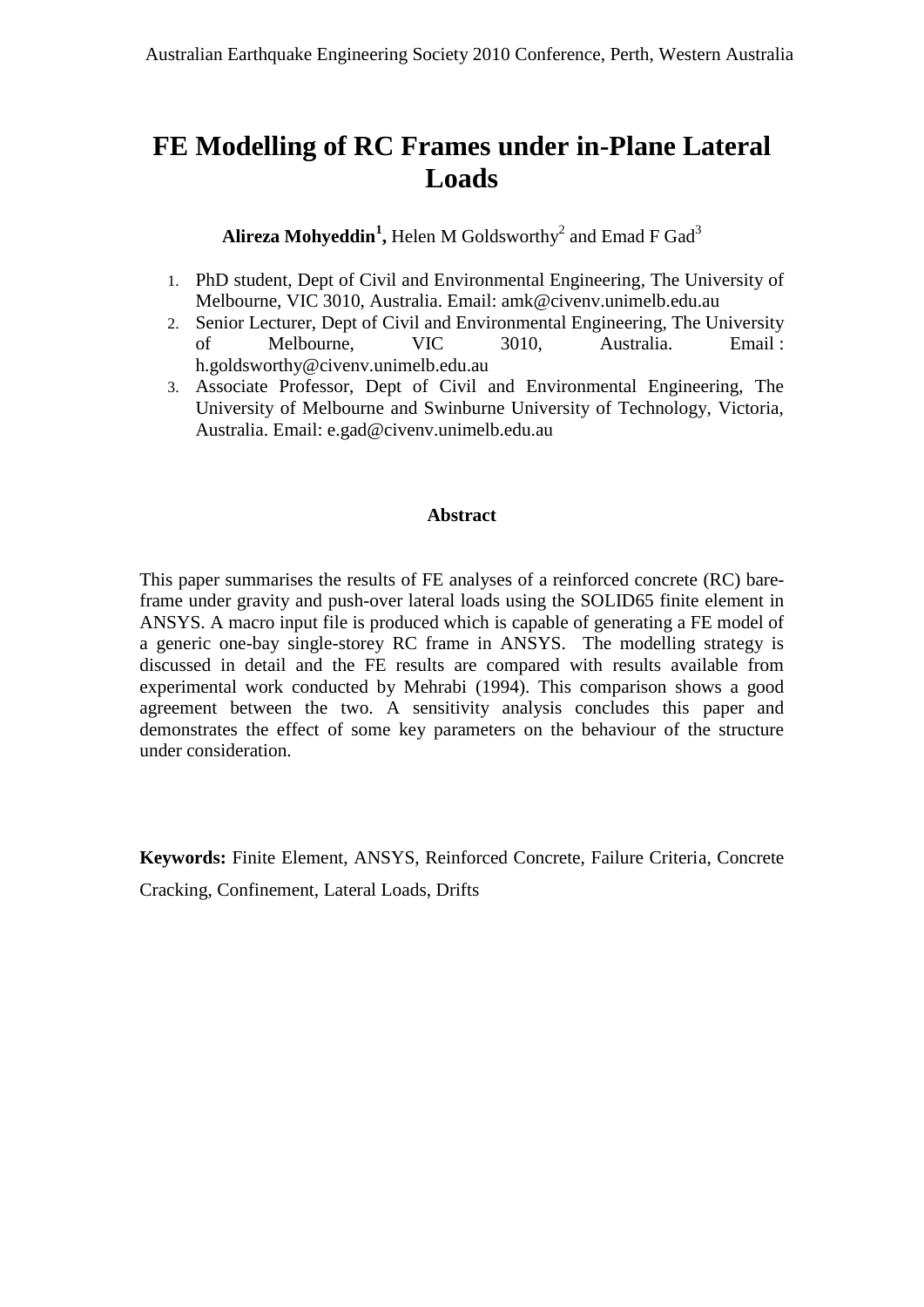#### **Introduction**

ANSYS has been used by some researchers for FE modelling of concrete beams (Barbosa and Ribeiro 1998; Fanning and Kelly 2000; Fanning 2001; Maneetes and Memari 2009). However, there are some aspects of concrete modelling when using the ANSYS SOLID65 element which need detailed understanding and careful consideration. This is essential when this element is employed to model the behaviour over the full loading range, i.e. for a performance-based structural analysis. Most of the above researchers have assumed that concrete behaves linearly up to the point where it crushes and/or cracks. In fact the material can exhibit considerable nonlinearity in its behaviour prior to crushing. The generic FE model constructed here in ANSYS gives a good prediction of the behaviour of a non-ductile frame up to a drift level of 5%. An extensive range of parametric analyses were carried out in order to examine the effect of different ANSYS features on the model. The outcomes from these analyses are intended to assist with the development of accurate models without convergence problems.

#### **Concrete Material Constitutive Model for Compression**

The stress-strain curve of the uniaxial behaviour of concrete under compression has been proposed by many researchers (Kent and Park 1971; Scott, Park et al. 1982; Mander, Priestley et al. 1988a; Mander, Priestley et al. 1988b) and a number of concrete design standards (CEB-FIP Model Code 1990 1993; Eurocode 2 2005). One of the early equations for the ascending part of the stress-strain curve was proposed by Hognestad (1951) in the form of a Ritter's parabola. Many of the equations later proposed by other researchers, including those for confined concrete and/or masonry, have basically followed the same form of mathematical relationship.

In order to further apply the stress-strain relationships to FE analysis where the concrete is confined by reinforcement, and/or to consider the effect of confinement resulting from a biaxial and/or triaxial stress state, the stress-strain relationships must be modified such that the strength and ductility improvements are reflected. Such models have been proposed by different researchers (Kent and Park 1971; Scott, Park et al. 1982; Mander, Priestley et al. 1988b). A comparison between some of these models is shown in Figure 1. The modified Kent and Park model has been incorporated in the FE model constructed here since it shows a good agreement with the experimental results from the literature (Kent and Park 1971; Scott, Park et al. 1982) and offers a good balance between simplicity and accuracy (Taucer, Spacone et al. 1991).

The most notable shortcoming of the SOLID65 (concrete) finite element of ANSYS is that it assumes a linear stress-strain relationship for concrete (ANSYS Inc. 2009d). The assumption was also made when a commonly used failure criterion was developed by William and Warnke (1974). Various failure criteria, including the William-Warnke one are illustrated in Figure 2a. The assumption of a linear stressstrain relationship, although able to facilitate the derivation of a failure surface, is not adequate to represent the concrete material in a nonlinear analysis.

In Figure 2b experimental load-deflection curves are compared against three FE models which vary solely based on the material models. The dotted line shows the results of an analysis where a nonlinear stress-strain curve is defined. Along with that, both compressive and tensile strengths of concrete are specified. This means that a complete Willam-Warnke failure surface is created by ANSYS (Figure 2a). Nevertheless, this analysis significantly underestimates the strength of the frame. This analysis shows that once the stress state in an element reaches the compressive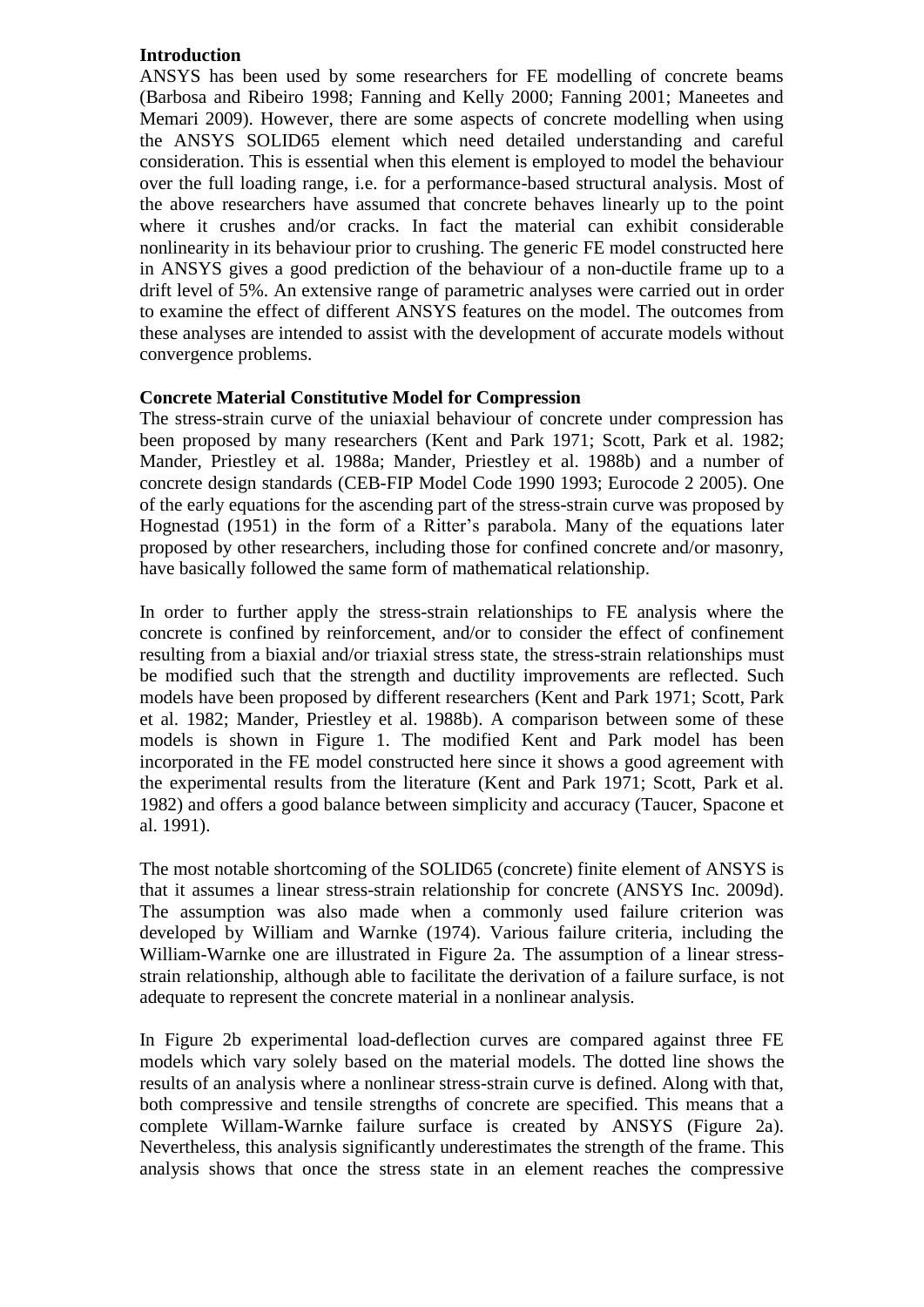strength defined by the Willam-Warnke failure surface, the element is eliminated and therefore, the rest of the nonlinear stress-strain curve becomes ineffective. The end result is that the concrete does not follow the softening branch of the stress-strain curve. The dashed line shows the results of a similar analysis where just the tensile strength of concrete is defined. This analysis has successfully replicated the experimental force-deflection curve; although for the compressive stress state the Willam-Warnke failure surface is suppressed. For comparative purpose only, another analysis for which no cracking/crushing is specified is shown by the solid line. In this analysis, the concrete material is hypothetically assumed to behave as a ductile material, with a Huber-von Mises failure criterion, following the same nonlinear stress-strain relationship for both compression and tension (which is not acceptable).



**Figure 1:** A comparison between different constitutive models for concrete



Figure 2: A comparison between different failure surfaces for plane-stress state in concrete (a), and different analytical results in ANSYS using different material modelling techniques (b)

As can be seen in Figure 2b the combination of a nonlinear compressive stress-strain relationship for the concrete and another concrete material model to represent the tensile strength of the concrete gives results that match well with the experimental ones. Since the Willam-Warnke failure surface cannot be constructed if only the tensile strength  $(f'_t)$  is given, it appears that ANSYS implements a Huber-von Mises failure criterion and uses the tensile strength as a tension cut-off. This approach is similar to that taken by Lotfi and Shing (1991). This method has been subsequently implemented in the FE modelling presented in this paper.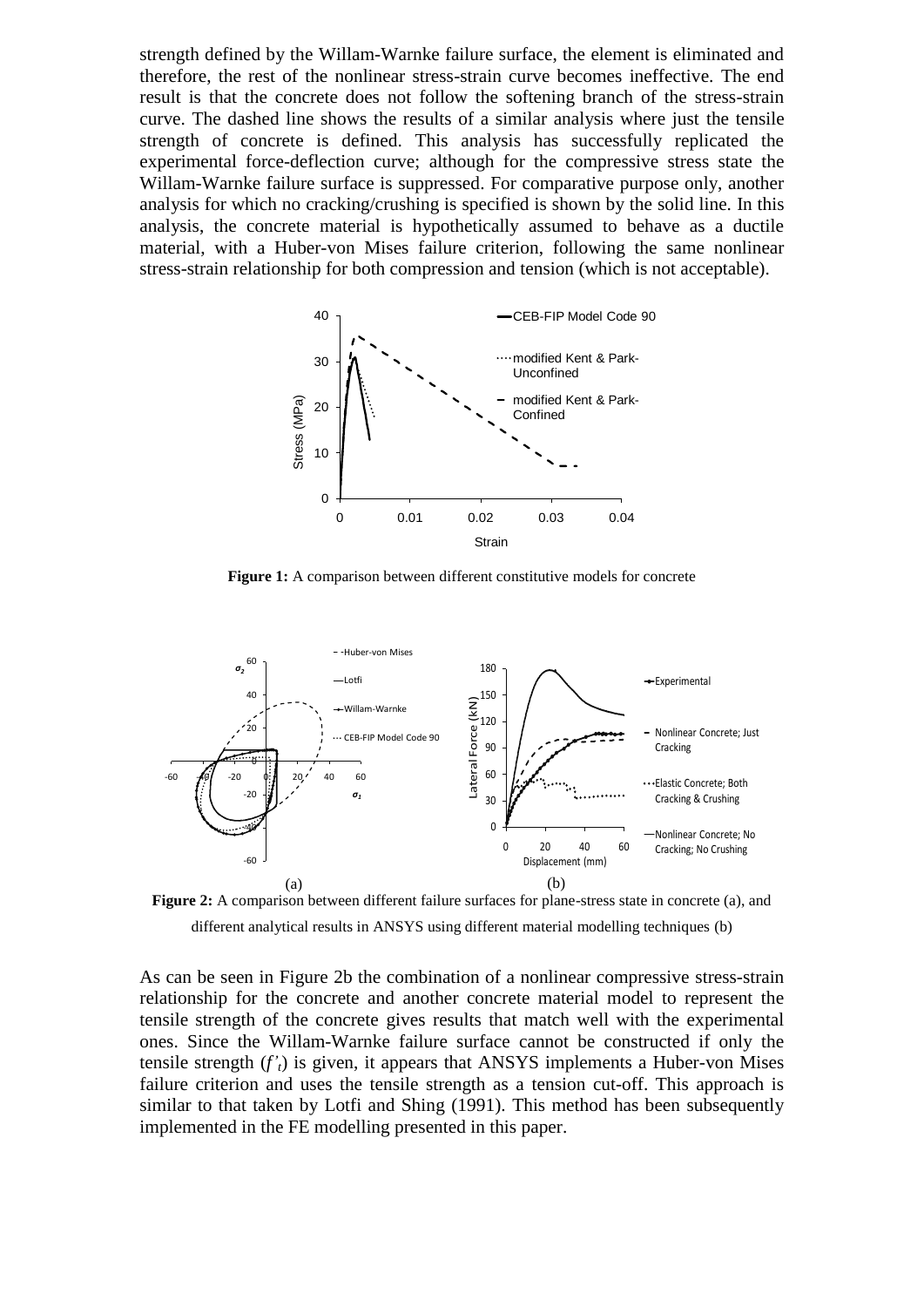A further investigation has been carried out to determine whether large deflection effects can be included. The ANSYS Element Reference (2009c) recommends that when either cracking or crushing is activated in the FE model and significant rotations are involved, considering large deflection effects may create convergence issues and the results may be incorrect. In response to personal communications with the developer (ANSYS HQ via LEAP Australia, 2009 and 2010), the authors were informed that "there are no specific reasons why restrictions were added". This has been explored in the analytical work which indicates that the large deflection effect can be accommodated successfully.

Shear behaviour of SOLID65 is controlled by two shear transfer coefficients for open and closed cracks that need to be defined. Preliminary analyses of a simply supported RC beam showed that the results are not sensitive to the shear coefficient for an open crack. Different values for this parameter did not change the maximum applied load on to the beam. However, the displacement at which yielding occurred did vary slightly. In some cases a very low/high value of this coefficient led to difficulties in convergence. Since the effect of this parameter on overall behaviour of the beam was not significant, it is suggested that this parameter can be used as a tuning tool in cases where convergence becomes an issue. For the FE models here, the shear coefficient for open cracks has been calculated based on the transverse reinforcement of the sections.

#### **Concrete Material Constitutive Model for Tension**

Although the concept of fracture energy is widely used in analytical models for concrete cracking (van Mier 1986; CEB-FIP Model Code 1990 1993; Bazant and Becq-Giraudon 2002; Wittmann 2002; Eurocode 2 2005), in ANSYS tensile cracks are not directly related to the fracture energy, and cracking is defined by a single material parameter i.e. the tensile strength of concrete, *f'<sup>t</sup>* . ANSYS considers a bilinear softening branch for the concrete tensile stress-strain curve. Failure to explicitly consider the fracture energy is one of the shortcomings of ANSYS with regard to the concrete material model in comparison to other commercial programs such as DIANA (2002). Moreover the user has no control over the strain at which the tensile stress becomes zero and it is taken to be at  $6\varepsilon_c$ , where  $\varepsilon_c$  is equal to the strain corresponding to  $f_c$ <sup>'</sup>. This means that the fracture energy encompassed by the curve is controlled by the tensile strength of concrete and *εcr*. Since the slope of the ascending branch is already considered to be equal to the modulus of elasticity,  $E_c$ ,  $\varepsilon_{cr}$  is also defined by  $f'$ <sub>*t*</sub>. However, by knowing mode I fracture energy  $(G<sup>I</sup><sub>F</sub>)$  and  $f'$ <sub>*t*</sub> one can still define the tensile stress relaxation such that the energy dissipated under the stressstrain curve approximates that recorded in experimental works. On the other hand, for a better convergence during solution, it is sometimes beneficial to eliminate the stress relaxation term which results in the bilinear softening branch being downgraded to a linear curve.

### **Material Constitutive Model for Reinforcing Steel**

A bi-linear stress-strain relationship is assumed for the steel reinforcement. This is well-established in the literature as being compatible with the actual behaviour of structural steel. The modulus of elasticity, *Es*, is assumed to be equal to 200*GPa*. The secondary stiffness, sometimes referred to as the "tangent stiffness", which is here denoted by *E2*, varies based on the steel grade and ductility, rebar diameter and the yield stress and can be found in different references (Eurocode 2 2005; Reynolds, Steedman et al. 2008). As it is applicable to most metals, the Huber-von Mises failure criterion with a total stress range of twice the yield stress (Bauschinger effect) is used here for the reinforcing steel. All steel rebars are modelled as smeared reinforcement.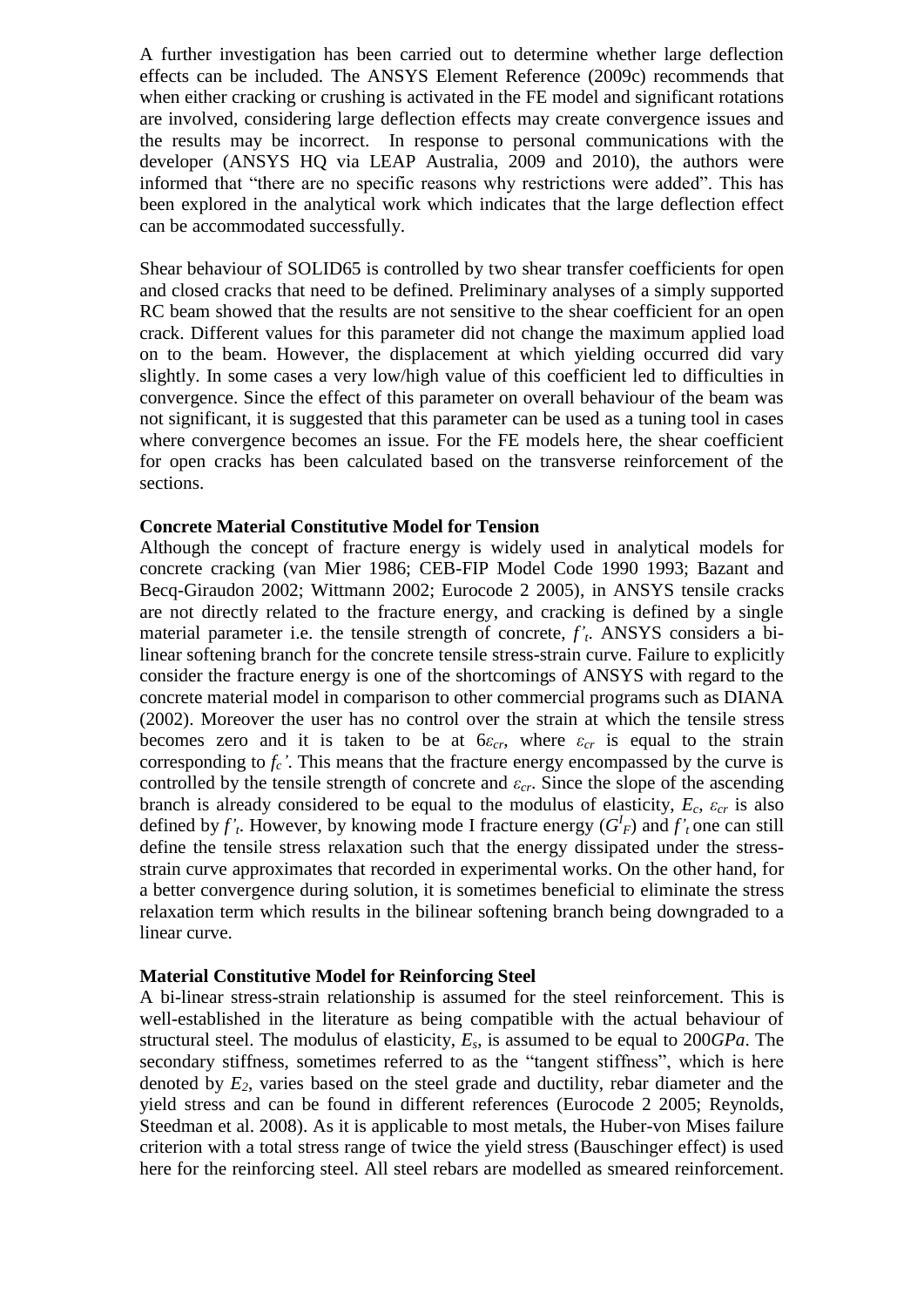Therefore no explicit element representing reinforcing rebars is defined here. The drawback of this method is that the debonding between the reinforcing rebar and the concrete is not represented in the FE model.

#### **FE Model for a Reinforced Concrete Frame**

A 3D FE model has been constructed in ANSYS 12.1 in such a manner as to facilitate the implementation of a series of parametric analyses. The FE results are benchmarked against experimental results of an RC bare-frame tested by Mehrabi (1994). Since this particular frame was designed for wind load only and no special provisions for seismic design were considered, its detailing is relevant to design requirements in Australia. The structure is first analysed under gravity loads including loads coming from upper storeys and subsequently exposed to the lateral loads (displacements). The experimentally determined material properties for the frame are given in Table 1. The frame specifications can be found in Mehrabi (1994), some of which are also shown in Figure 3g. In constructing the FE model some assumptions had to be made. The cross sections of the beam, columns and their connections are meshed such that the longitudinal rebars are smeared over a limited number of elements rather than the whole cross-section. This is to locate the reinforcement in the appropriate locations. No longitudinal reinforcement is smeared across the elements of the cross-section representing the plain concrete cover and concrete core. The same strategy is used for the transverse rebars along the members (i.e. columns, beams and joints). They are smeared across a limited number of elements (i.e. limited length of the member) which in turn, represent the spacing between the stirrups.

There are other assumptions made with regard to the concrete cover and the material properties. For example, the exact dimensions of the concrete cover are not given in the experimental report (Mehrabi 1994). Based on personal communications (A. Stavridis 6 Aug. 2009), this information is not available. Accordingly, a cover of 25.4*mm* to the outer edge of the longitudinal rebars is generally assumed. Furthermore, a sensitivity analysis is carried out using 12.7*mm* cover to investigate the effect of concrete cover on the results.

Axial stress-strain test results from two steel rebars are given in Mehrabi (1994) based on which the secondary slope of the stress-strain curve, *E2*, is approximately measured to be 3% of *Es*. However, more tests would be required for a statistically valid value of *E2*. Therefore, *E<sup>2</sup>* is selected as one of the parameters to be investigated in a sensitivity analysis.

| Concrete $(MPa)$      |                   |                  | Reinforcing steel |          |                              |                            |  |
|-----------------------|-------------------|------------------|-------------------|----------|------------------------------|----------------------------|--|
| Modulus<br>of rupture | Split<br>cylinder | Cylinder<br>test | Diameter<br>(mm)  | Type     | <b>Yield Stress</b><br>(MPa) | Ultimate Strength<br>(MPa) |  |
|                       |                   |                  | 6.35              | Plain    | 367.6                        | 449.6                      |  |
|                       |                   |                  | 12.7              | Deformed | 420.7                        | 662.1                      |  |
| 6.76                  | 3.08              | 30.89            | 15.9              | Deformed | 413.8                        | 662.1                      |  |

**Table 1:** Concrete and reinforcement properties of the frame tested by Mehrabi (1994)

## **FE Results**

A series of sensitivity analyses are conducted to investigate the effect of different parameters on load-deflection curves. These analyses are listed in Table 2. Figures 3a to 3e show the results of these analyses in the form of load-deflection curves.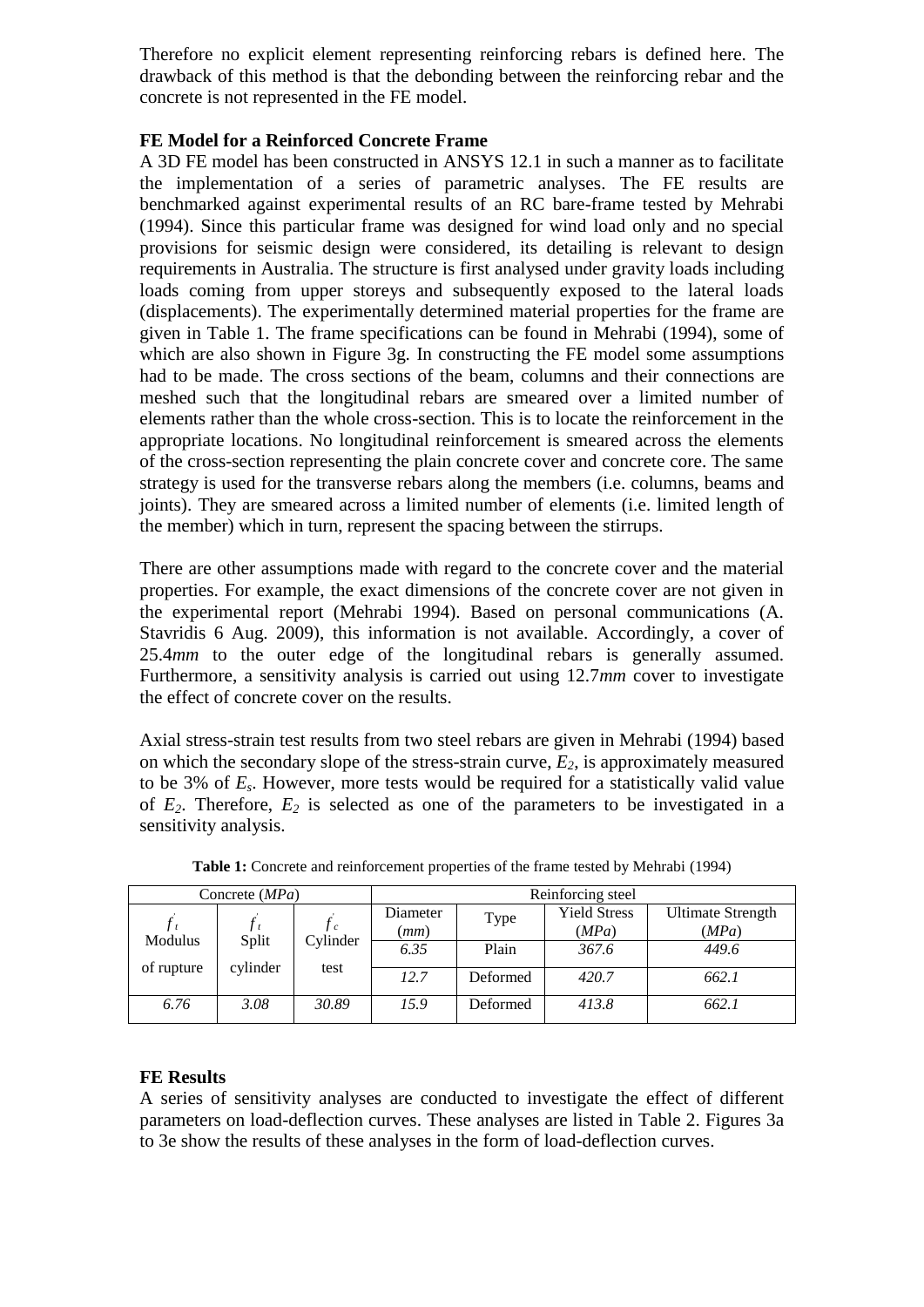| Analysis<br>No. | Concrete<br>Model | $E_2$ (% of<br>$E_s$ ) | Cover<br>(mm) | Concrete<br>(MPa) |      | Large<br>Deflection             |
|-----------------|-------------------|------------------------|---------------|-------------------|------|---------------------------------|
| 1               | Confined          | 2.5                    | 25.4          | 30.89             | 6.76 | off                             |
| 2               | Un-Confined       | 2.5                    | 25.4          | 30.89             | 6.76 | off                             |
| $\mathfrak{Z}$  | Confined          | 5.0                    | 25.4          | 30.89             | 6.76 | off                             |
| $\overline{4}$  | Confined          | 0.0                    | 25.4          | 30.89             | 6.76 | $\frac{\partial f}{\partial x}$ |
| 5               | Confined          | 2.5                    | 25.4          | 23.17             | 5.07 | off                             |
| 6               | Confined          | 2.5                    | 25.4          | 38.61             | 8.45 | off                             |
| $\mathcal{I}$   | Confined          | 2.5                    | 12.7          | 30.89             | 6.76 | off                             |
| 8               | Confined          | 2.5                    | 25.4          | 30.89             | 6.76 | <i>on</i>                       |

**Table 2:** Variables in different analyses

Figure 3a represents the analytical results from Analyses *1* and *2* and shows why using a confined constitutive model is essential. Despite the presence of smeared transverse reinforcement in the model, the modelling is such that this reinforcement is not capable of providing a confining effect to the concrete. Hence, the confinement effect must be incorporated in the concrete material model in order to appropriately track the load-deflection curve and ductility of the frame.

The initial stiffness is generally overestimated by the FE model. This is mainly related to the fact that initial cracks due to shrinkage are not considered in the FE model and the frame is assumed to be uncracked at the onset of loading. Furthermore, as shown in Figure 2, the FE model tends to overestimate the strength in tension-compression regions i.e. when cracking initiates. Since the initiation of nonlinearity is mainly because of cracking than crushing, the model shows a relatively stiffer behaviour at the beginning of the analysis. This discrepancy, however, diminishes as soon as other actions such as yielding of the reinforcement or crushing/softening of concrete start to take effect. That being said Figures 3g and 3h compare the crack pattern of the actual test specimen with the crack pattern of the frame after 60*mm* of imposed lateral displacement from Analysis *1*, and they are in good agreement, indicating that the model is giving reasonable results.

The influence of the steel secondary stiffness  $(E_2)$  on the load-deflection curve can be observed from Figure 3b (Analyses *1*, *3* and *4*). As expected, the effect of this parameter can enhance/weaken the strength of the frame, while it does not have any influence on the stiffness on the ascending branch of the curve. In contrast to the steel secondary stiffness, any change in the properties of the concrete material has a direct effect on the behaviour over the full range of the load-deflection curve. This is illustrated in Figure 3c where the results of analyses (*1*, *5* and *6*) are shown to be significantly different. Figure 3d, in which Analysis *1* is compared with Analysis *7,* shows the effect of the size of concrete cover on the behaviour of the frame. A significant difference is observed which is mostly attributed to the lever-arm of longitudinal reinforcement. Although this effect is well-known for design purposes, it is worth emphasising that when assessing existing buildings it is important to have a good estimation of the location of the reinforcement. Since the columns are subject to extra gravity loads to represent the effects of upper storeys, the analysis in which the effect of large-deflections is taken into account (Analysis *8*) is expected to show less stiffness and strength. This is illustrated in Figure 3e.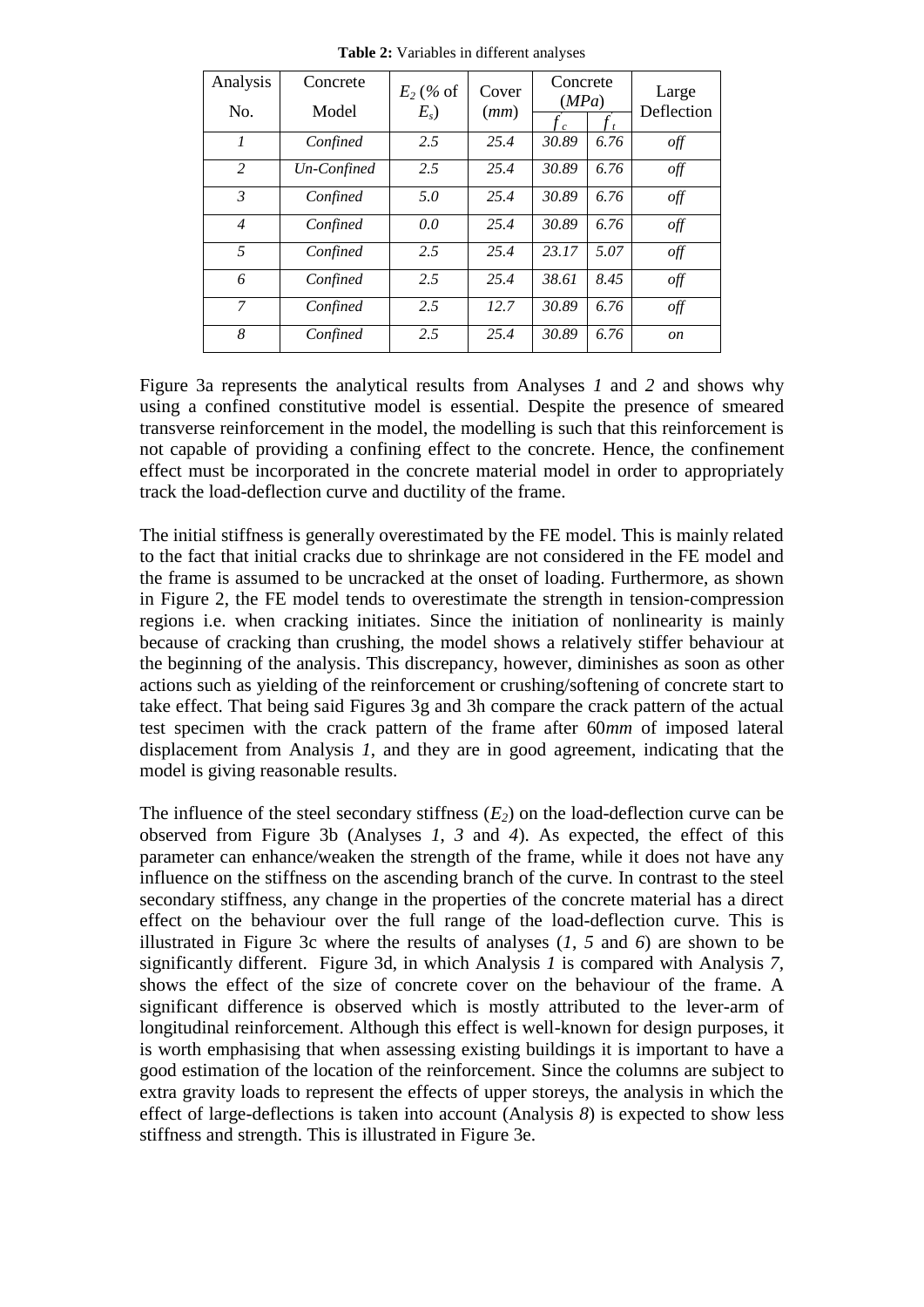The analyses are concluded by a supplementary analysis of the model used in Analysis *1* in which the specimen is subjected to two complete loops of lateral displacement of 60*mm*. The hysteresis loops in Figure 3f show the degradation of the load-deflection curves.



**Figure 3:** A comparison between different load-deflection curves (a) to (e); hysteresis loops (f); and a comparison between test (g) and FE (h) crack patterns (dimensions in mm)

#### **Conclusions**

A generic 3D FE model has been constructed in ANSYS which can be utilised for studying one-bay single-storey RC frames with rectangular cross-sections for the beam and columns. The model is validated against experimental results from the literature and is in good agreement with test results. This generic model can be utilised for parametric nonlinear analyses of RC frames to investigate their